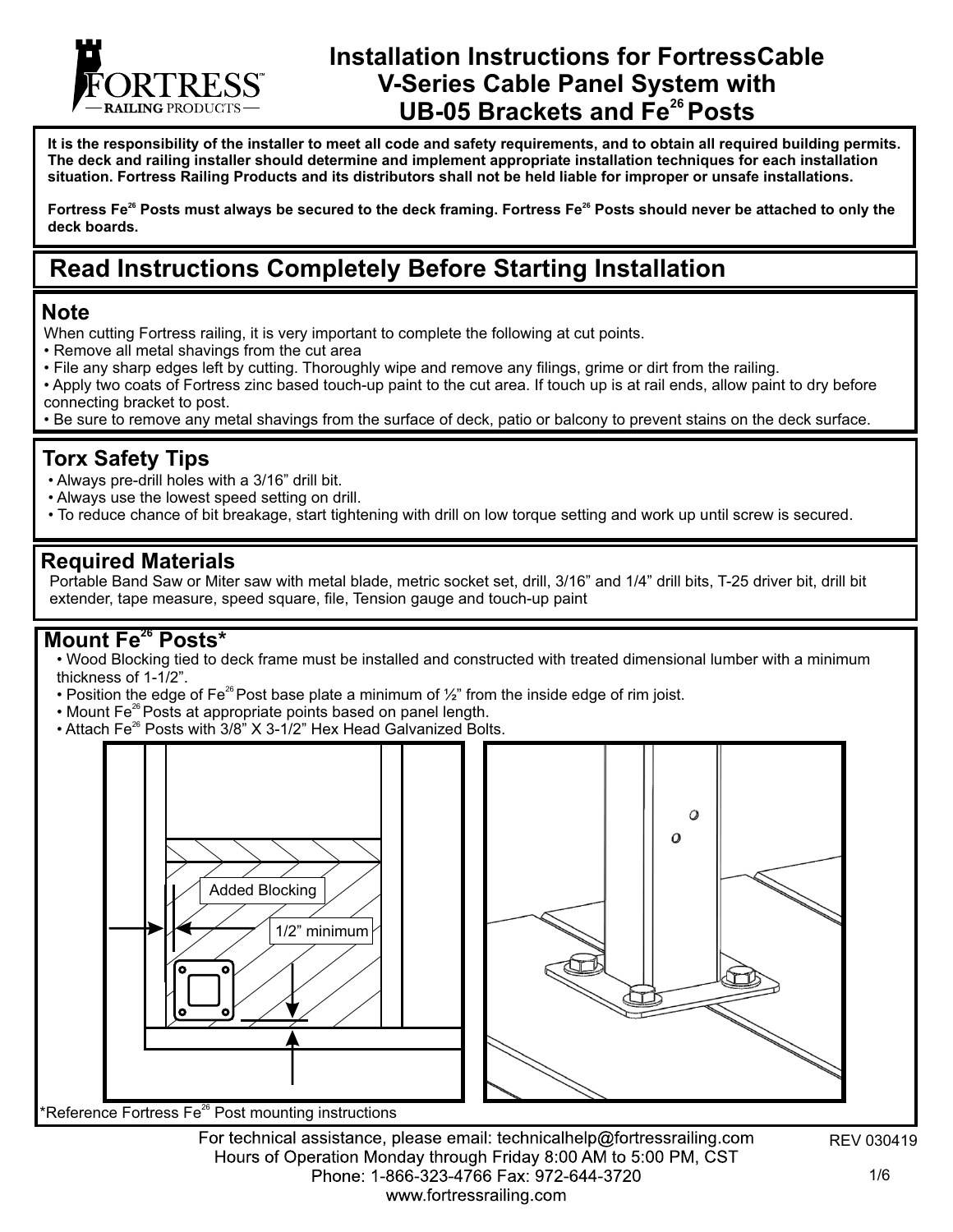

# **Fortress Vertical Cable System Installation with Fe<sup>26</sup> UB-05 Brackets**

Install Posts and UB-05 brackets. Brackets should be spaced according to the height of Fortress Vertical Cable Panel system being installed. Fortress Vertical Cable Panels are 34" or 40" systems.

Reference Fe<sup>26</sup> UB-05 instructions for bracket installation.



### **UB-05 Bracket Top and Bottom Locations for Fortress Vertical Cable System Installations**

| <b>Pre-Drill Dimensions</b> |            |            |             |              |
|-----------------------------|------------|------------|-------------|--------------|
| <b>Rail Panel</b><br>Height | $A^*$      | B          | C           | D            |
| 34"                         | $3 - 5/8"$ | $5 - 1/8"$ | $36 - 3/8"$ | $37 - 7/8"$  |
| 40"                         | $3 - 5/8"$ | $5 - 1/8"$ | $42 - 3/8"$ | $43 - 7/8$ " |
|                             |            |            |             |              |

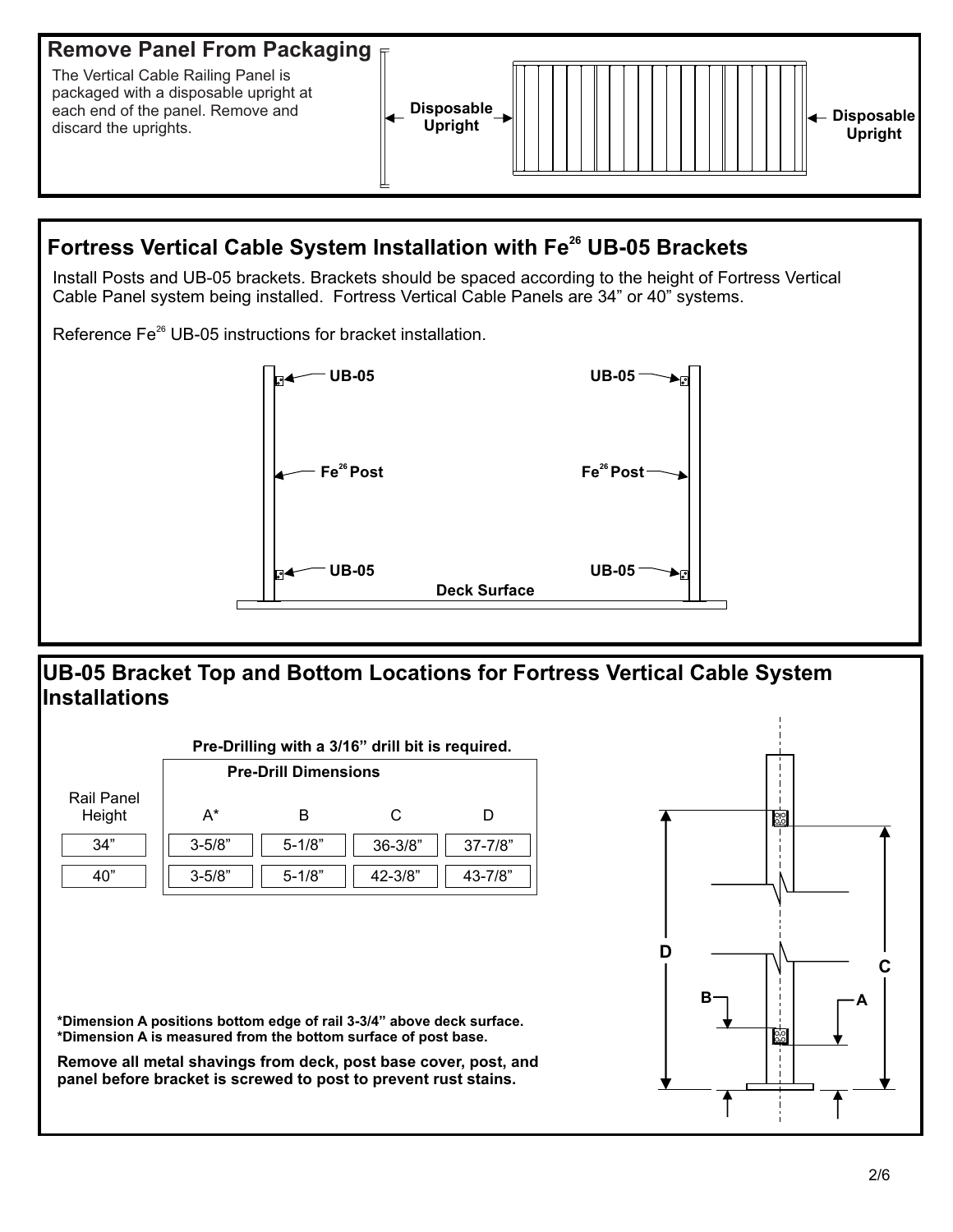### **Measure and Cut Fortress Vertical Cable System**

• Measure the distance between the installed UB-05 Brackets.

• Using a metal cutting blade, cut the rail at the four cutting mark locations from previous step. It is advisable to make a practice cut on a scrap piece of rail before proceeding with the finish cuts.

• Cut Rails so that there is a equal distance between the last cable and the end of rails.

**• File cut edges and coat with 2 coats of** 

**Fortress zinc based touch-up paint.**

• Vertical Supports and Cables can be relocated to maintain even spacing.

• To remove a cable, completely remove the hex nut located in the Top Rail and pull the cable assembly through the bottom rail.





### **Install Fortress Vertical Cable I-Supports**

- For installations that span 24" or more Fortress
- Vertical Cable I-Supports are required.
- For installations with spans up to 6' one Vertical Support and I-Support is required.
- For installations with spans 6' to 8' two Vertical
- Supports and I-Supports are required
- Position Vertical Support(s) so that they are centered or equally spaced across the span.
- Replace the 8mm Hex Bolt that secures the
- Vertical Support to the Bottom Rail with the I-Support assembly.
- Hand tighten the I-Support to the Vertical Support and position counter sunk hole so that it accessible.
- Secure I-Support to deck with the included #8 X
- 1.5" Flat Head Wood Screw.





# **Install Fortress Vertical Cable System into the Fe<sup>26</sup> UB-05 Brackets**

- Insert top and bottom rails into installed brackets.
- Using a 3/16" drill bit pre-drill the top and bottom rails at each UB-05 Bracket. Secure top and bottom rails to UB-05 Brackets with supplied T-25 Thread Cutting Screws. Only one screw is required to secure the rail at each UB-05 bracket.

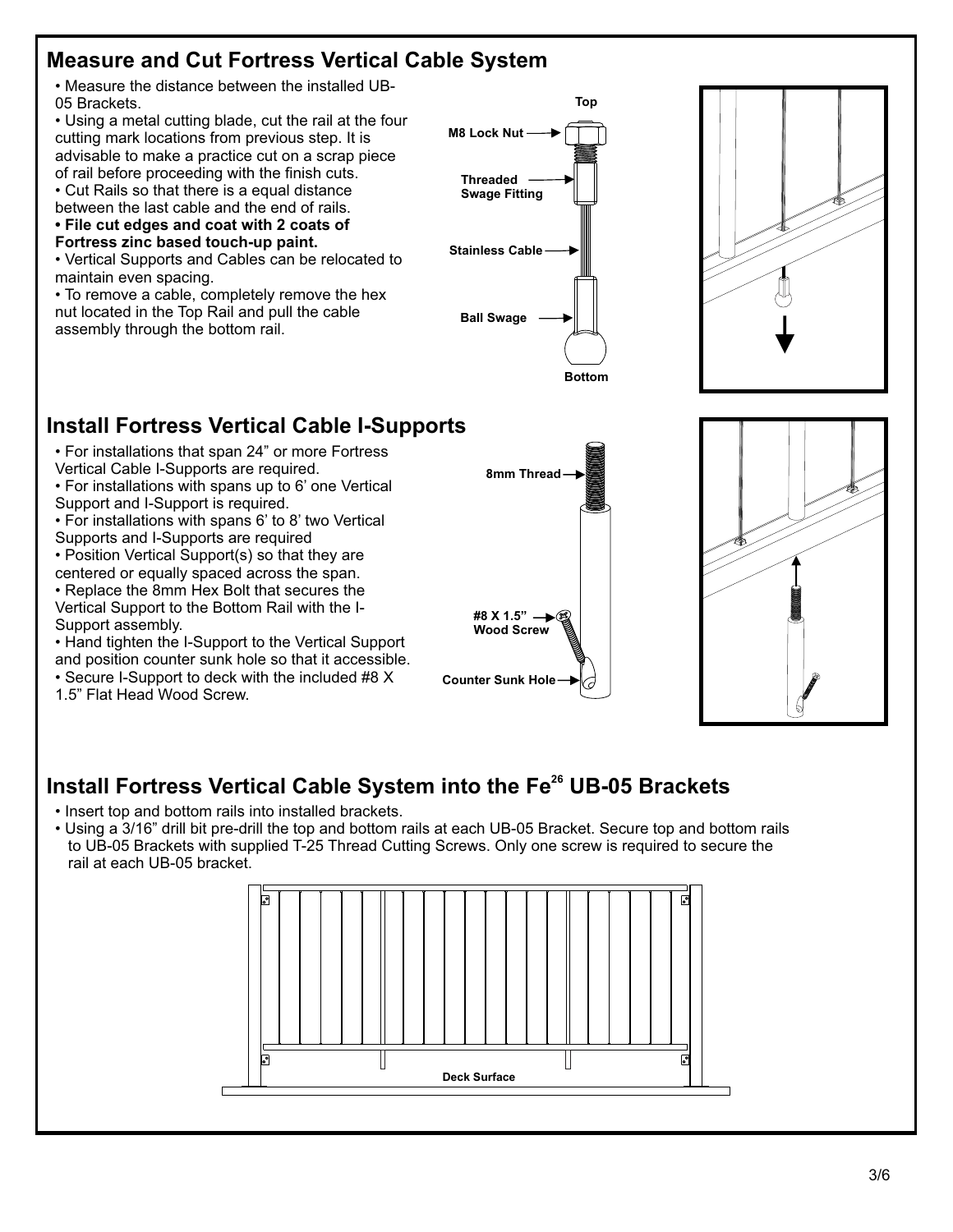# **Tightening the Fortress Vertical Cable System**

#### **DO NOT Over Tighten Cables**

- A properly tensioned cable should be tensioned until the indicator reads between 10 and 14.
- Use a Fortress Cable Tension Gauge to accurately tension the cables.
- See images below for information on how to load cable into the tension gauge.
- Position cable between lower guides.
- Pull the lanyard and extend the spring until the cable is engaged with the hook in the indicator slide.
- The Fortress Vertical Cable System uses 1/8" diameter cable.
- Use a 13mm Socket Wrench to tighten the cables in the sequence shown below.
- Tighten cable until the indicator arrow is between 10 and 14 on the tension gauge.



**8' Rail Sequence**